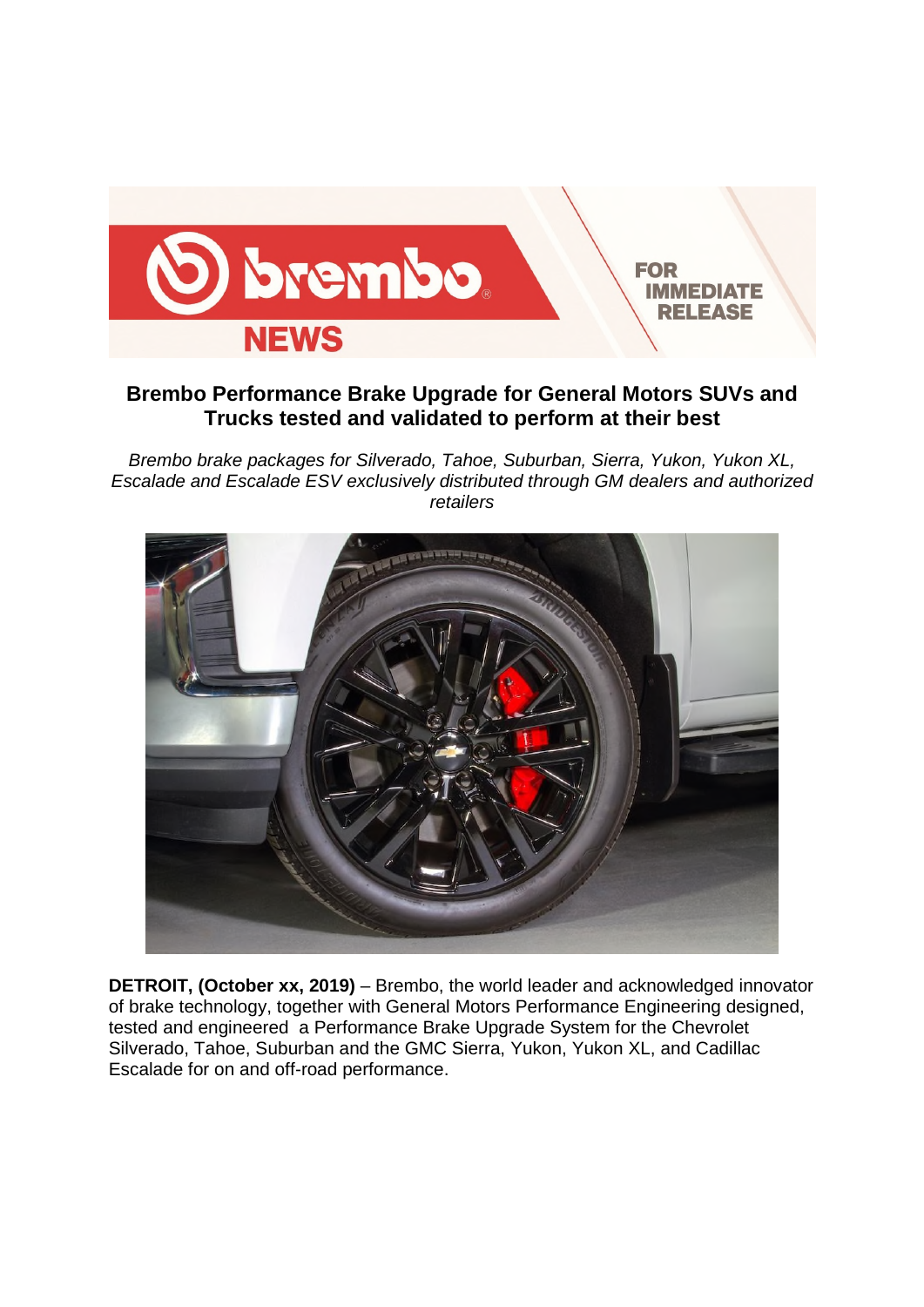The Brembo Performance Brake Upgrade System is designed for quiet, consistent operation on the street, as well as dependable and robust stopping when working or towing.

#### **Design challenges**

GM challenged the Brembo team to design a 6-piston caliper that would fit within 20 different wheel profiles, allowing the customer to add this bold 6-Piston Performance Brake Upgrade System in combination with a wide variety of GM production and GM Accessory wheels. In order to achieve this goal, Brembo developed a unique compact fixed aluminum, six-piston caliper.

Using a disc significantly larger than production also presented several technical challenges, particularly for cooling, which required several iterations of disc geometry, for both the ventilation and the center bell design.

"Production brake systems today are more sophisticated than ever and our Performance Brake Upgrade had to meet the same stringent requirements," Mark Dickens, General Motors Chief Engineer, Performance Variants, Parts and Motorsports Engineering said. "Our engineering partnership with Brembo leveraged the expertise of both teams to deliver a product that is truly integrated, robust and worthy of our full-size pickup and SUV customers."

### **Testing and validation**

Before going into production, the Brembo R&D team directed over 1,300-hours of design and Computer-Aided Engineering (CAE) time, 850 hours of dyno testing for vibration endurance, torque and pressure endurance, corrosion resistance, strength and fatigue, rotor structural integrity as well as on-road testing of 40,000 miles to validate the performance bench tests.

"The Brembo Brake Upgrade System allows customers the opportunity to upgrade their already owned or newly purchased Chevrolet, GMC truck, SUV or Cadillac Escalade with the ultimate in braking performance**,"** Dan Sandberg, Brembo North America P`resident and CEO said. "This unique 6-piston red caliper wraps around a large, vented rotor that not only looks great and fills the wheel opening, but also contributes to optimized braking and better control when hauling loads or pulling a trailer. Together with GM, these packages have been validated for quality and performance, as well as for ease of installation by the local dealer or for the do-it-yourself mechanic."

The package includes all the necessary hardware and instructions for the do-it-yourself installation or it can be installed at the dealer. The front brake system is available for any light-duty, current model and past model back to 2014 Silverado/Sierra and lightduty 2015 to current Tahoe/Suburban/Yukon/Yukon XL and the Cadillac Escalade with 20-inch – 22-inch original equipment or GM Accessory wheels EXCEPT the SEU option wheel.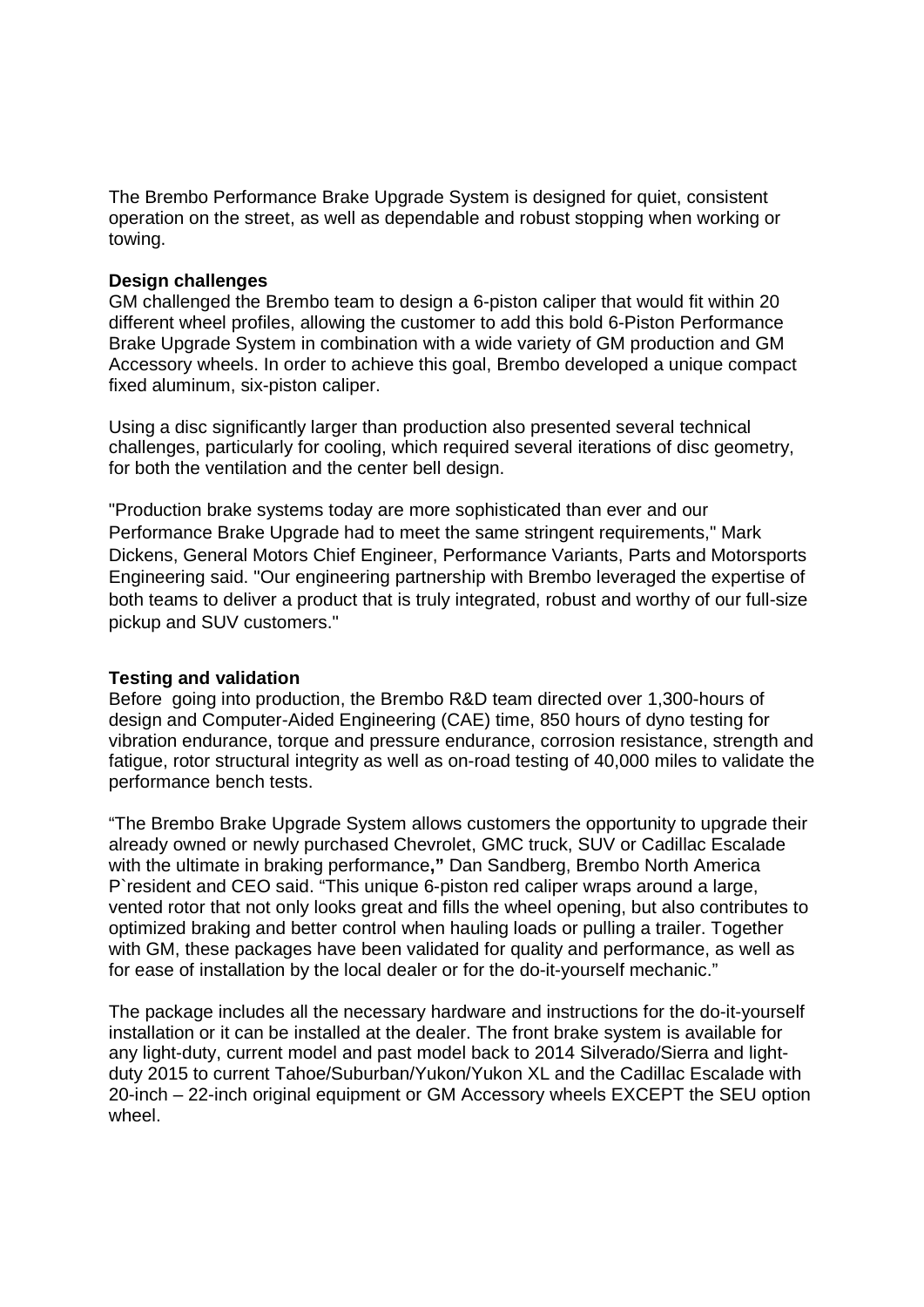Brembo translates over 43 years of motorsport technology into every braking component. The racing environment is the perfect testing ground to prove longevity and pedal feel for road going vehicles. Brembo brakes are standard equipment on the allnew 2020 Chevrolet Corvette Stingray; Camaro SS, ZL1, 1LE; Cadillac V-Series.

This product does not void the new vehicle limited warranty.

## **Brembo Performance Brake Upgrade Systems:**

2014 – 2019 Light Duty Pickups and 2015 – 2020 Full Size SUVs

- · Chevrolet 84610129
- $GMC 84610130$
- · Cadillac 84610131

· Features:

- · 16.1-inch x 1.3-inch (410 x 32mm) Duralife™ rotors with a hardened surface to reduce corrosion and provide quieter braking with less vibration
- 84% increase in brake pad area and a 42% increase in rotor area for increased brake system thermal capacity
- 2019 2020 Light Duty Pickups (Current body style)
	- · Chevrolet: 23505023
	- · GMC: 23505023

Features:

- · 16.1-inch x 1.3-inch (410mm x 32 mm) Duralife™ rotors with a hardened surface to reduce corrosion and provide quieter braking with less vibration
- 89% increase in brake pad area and a 22% increase in rotor area to increase system thermal capacity

These exclusive Brembo Performance Upgrade Systems are sold only through GM Dealerships, authorized resellers and online at Chevrolet.com/accessories, GMC.com/accessories and Cadillac.com/accessories

The Brembo GM Performance Brake Upgrade Kit will be on display at the Brembo exhibit, #23357, at the SEMA Show in Las Vegas.

## **About Brembo S.p.A.**